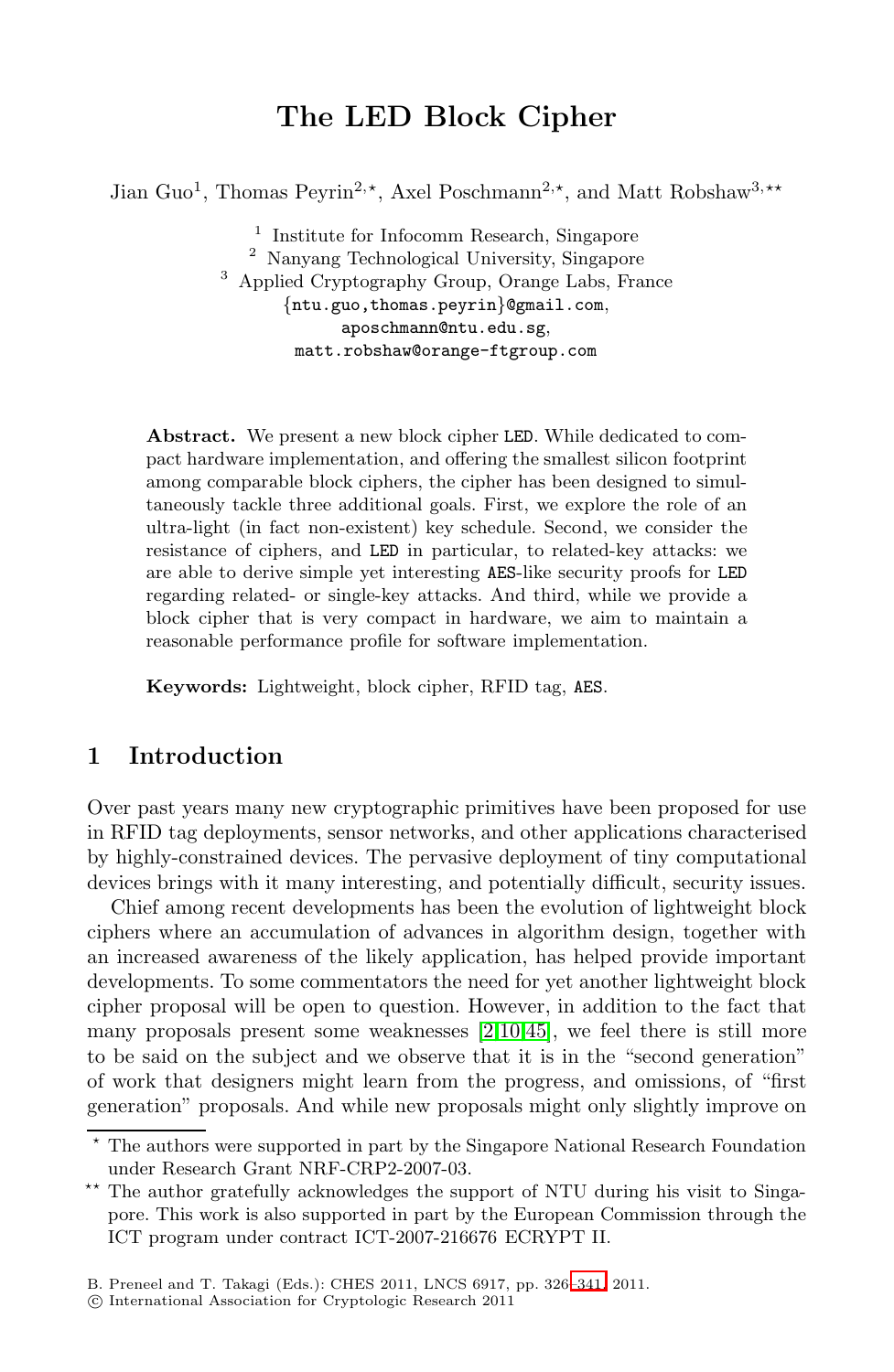successful initial proposals in terms of a single metric, *e.g.* area, they might, at the same time, overcome other important security and performance limitations. In this paper, therefore, we return to the design of lightweight block ciphers and we describe L*ight* E*ncryption* D*evice*, LED.

During our design, several key observations were uppermost in our mind. Practically all modern block cipher proposals have reasonable security arguments; but few offer much beyond (potentially thorough) *ad hoc* analysis. Here we hope to provide a more complete security treatment than is usual. In particular, relatedkey attacks are often dismissed from consideration for the application areas that typically use such constrained devices, *e.g.* RFID tags. In practice this is often perfectly reasonable. However, researchers will continue to derive cryptanalytic results in the related-key model [\[18](#page-14-0)[,2\]](#page-13-0) and there has been some research on how to modify or strengthen key schedules [\[35](#page-15-2)[,15](#page-14-1)[,39\]](#page-15-3). So having provable levels of resistance to such attacks would be a bonus and might help confusion developing in the cryptographic literature.

In addition, our attention is naturally focused on the performance of the algorithm on the tag. However, there can be constraints when an algorithm is also going to be implemented in software. This is something that has already been discussed with the design of KLEIN [\[22\]](#page-14-2) and in the design of LED we have aimed at very compact hardware implementation while maintaining some softwarefriendly features.

Our new block cipher is based on AES-like design principles and this allows us to derive very simple bounds on the number of active Sboxes during a block cipher encryption. Since the key schedule is very simple, this analysis can be done in a related-key model as well; *i.e.* our bounds apply even when an attacker tries to mount a related-key attack. And while AES-based approaches are well-suited to software, they don't always provide the lightest implementation in hardware. But using techniques presented in [\[23\]](#page-14-3) we aim to resolve this conflict.

While block ciphers are an important primitive, and arguably the most useful in a constrained environment, there has also been much progress in the design of stream ciphers [\[14](#page-14-4)[,25\]](#page-14-5) and even, very recently, in lightweight hash functions [\[23,](#page-14-3)[4\]](#page-13-2). In fact it is this latter area of work that has provided inspiration for the block cipher we will present here.

## **2 Design Approach and Specifications**

Like so much in today's symmetric cryptography, an AES-like design appears to be the ideal starting point for a clean and secure design. The design of LED will inevitably have many parallels with this established approach, and features such as Sboxes, ShiftRows, and (a variant of) MixColumns will all feature and take their familiar roles.

For the key schedule we chose to do-away with the "schedule", *i.e.* the userprovided key is used repeatedly *as is*. As well as giving obvious advantages in hardware implementation, it allows for simple proofs to be made for the security of the scheme even in the most challenging attack model of related keys. At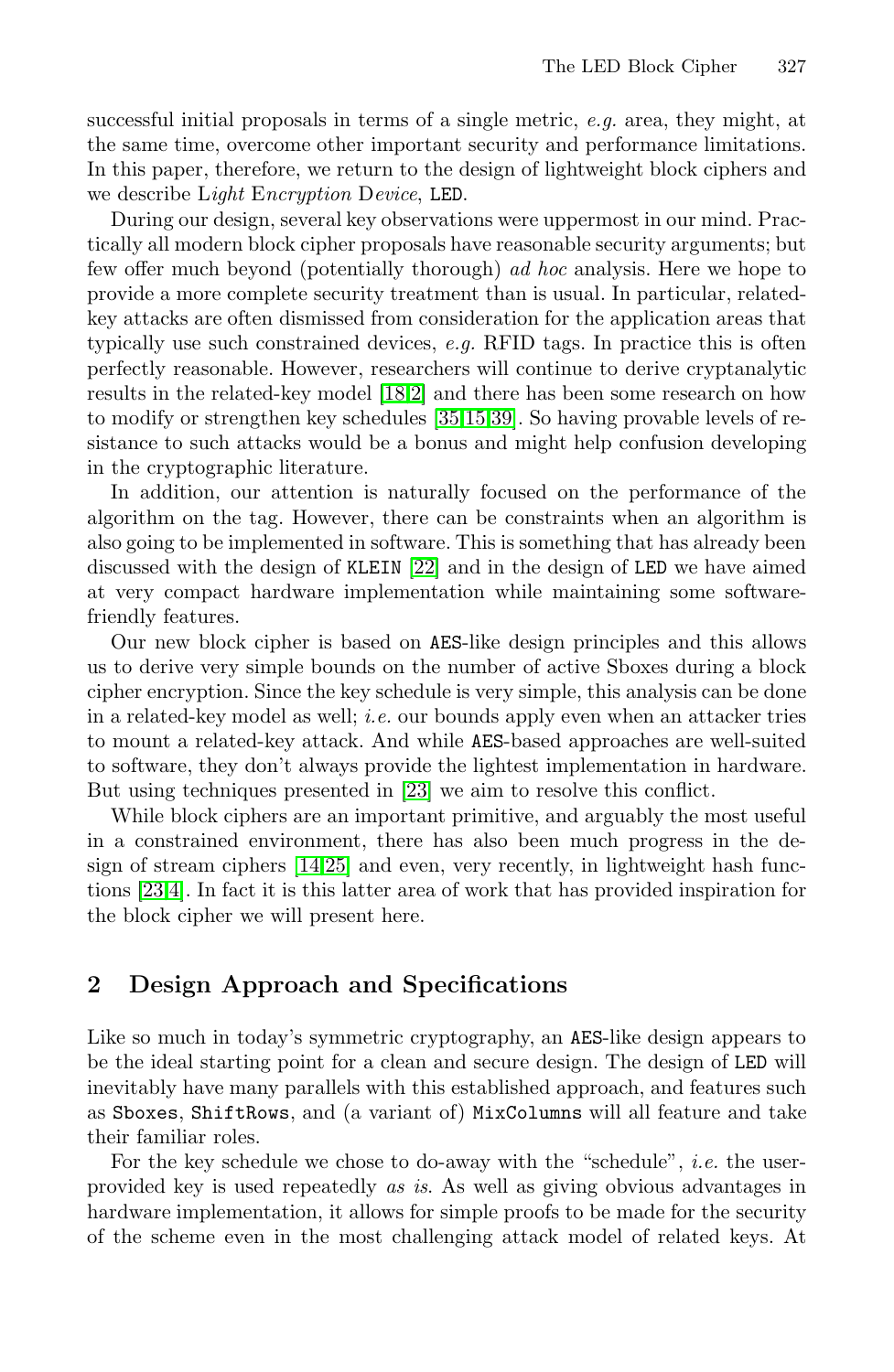first sight the re-use of the encryption key without variation appears dangerous, certainly to those familiar with slide attacks and some of their advanced variants [\[7,](#page-13-3)[8\]](#page-13-4). But we note that such a simple key schedule is not without precedent [\[42\]](#page-15-4) though the treatment here is more complete than previously.

The LED cipher is described in Section [2.1.](#page-2-0) It is a 64-bit block cipher with two primary instances taking 64- and 128-bit keys. The cipher state is conceptually arranged in a  $(4 \times 4)$  grid where each nibble represents an element from  $GF(2^4)$ with the underlying polynomial for field multiplication given by  $X^4 + X + 1$ .

Sboxes. LED cipher re-uses the present Sbox which has been adopted in many lightweight cryptographic algorithms. The action of this box in hexadecimal notation is given by the following table.

|                                                                                                                                                                               | $\left  \right $ 0 1 2 3 4 5 6 7 8 9 A B C D E F |  |  |  |  |  |  |  |  |
|-------------------------------------------------------------------------------------------------------------------------------------------------------------------------------|--------------------------------------------------|--|--|--|--|--|--|--|--|
| $\left  S[x] \right  \left  C \right  5 \left  6 \right  8 \left  9 \right  0 \left  A \right  0 3 \left  E \right  5 \left  8 \right  4 \left  7 \right  1 \left  2 \right $ |                                                  |  |  |  |  |  |  |  |  |

MixColumnsSerial. We re-use the tactic adopted in [\[23\]](#page-14-3) to define an MDS matrix for linear diffusion that is suitable for compact serial implementation. The MixColumnsSerial layer can be viewed as four applications of a hardware-friendly matrix *A* with the net result being equivalent to using the MDS matrix *M* where

$$
(A)^4 = \begin{pmatrix} 0 & 1 & 0 & 0 \\ 0 & 0 & 1 & 0 \\ 0 & 0 & 0 & 1 \\ 4 & 1 & 2 & 2 \end{pmatrix}^4 = \begin{pmatrix} 4 & 2 & 1 & 1 \\ 8 & 6 & 5 & 6 \\ 8 & 6 & 5 & 6 \\ 8 & 6 & 8 & 9 \\ 2 & 2 & 5 & 8 \end{pmatrix} = M.
$$

The basic component of LED will be a sequence of four identical rounds used without the addition of any key material. This basic unit, that we later call "step", makes it easy to establish security bounds for the construction.

## <span id="page-2-0"></span>**2.1 Specification of** LED

For a 64-bit plaintext *m* the 16 four-bit nibbles  $m_0||m_1|| \cdots ||m_{14}||m_{15}$  are arranged (conceptually) in a square array:

```
\lceil\vertm0 m1 m2 m3
 m4 m5 m6 m7
 m8 m9 m10 m11
 m12 m13 m14 m15
                      ⎤
                      \overline{\phantom{a}}
```
This is the initial value of the cipher STATE and note that the state (and the key) are loaded row-wise rather than in the column-wise fashion we have come to expect from the AES; this is a more hardware-friendly choice, as pointed out in [\[38\]](#page-15-5).

The key is viewed nibble-wise and loaded nibble-by-nibble into one or two arrays,  $K_1$  and  $K_2$ , depending on the key length. Our primary definition is for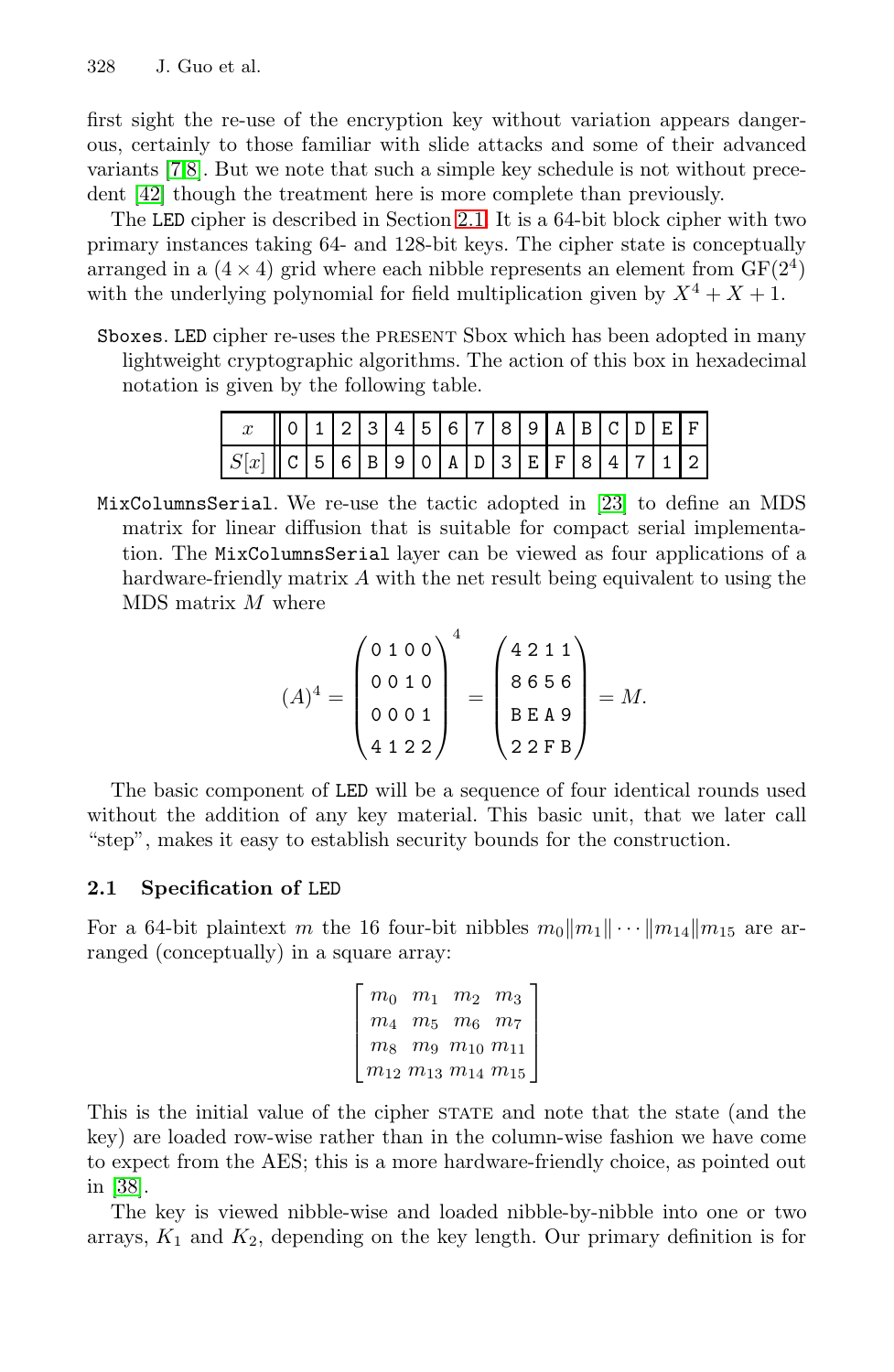64- or 128-bit keys, but other key lengths, *e.g.* the popular choice of 80 bits, can be padded to give a 128-bit key thereby giving a 128-bit key array. By virtue of the order of loading the tables, any key that is padded (with zeros) to give a 64 or 128-bit key array will effectively set unused nibbles of the key array to 0.<br> $\begin{bmatrix} k_0 & k_1 & k_2 & k_3 \end{bmatrix}$ 

$$
\begin{bmatrix}\n k_0 & k_1 & k_2 & k_3 \\
k_4 & k_5 & k_6 & k_7 \\
k_8 & k_9 & k_{10} & k_{11} \\
k_{12} & k_{13} & k_{14} & k_{15}\n\end{bmatrix}
$$
 for 64-bit keys giving  $K_1$   
\n
$$
\begin{bmatrix}\n k_0 & k_1 & k_2 & k_3 \\
k_4 & k_5 & k_6 & k_7 \\
k_8 & k_9 & k_{10} & k_{11} \\
k_{12} & k_{13} & k_{14} & k_{15}\n\end{bmatrix}\n\begin{bmatrix}\n k_{16} & k_{17} & k_{18} & k_{19} \\
k_{20} & k_{21} & k_{22} & k_{23} \\
k_{24} & k_{25} & k_{26} & k_{27} \\
k_{28} & k_{29} & k_{30} & k_{31}\n\end{bmatrix}
$$
 for 128-bit keys giving  $K_1 || K_2$ 

The operation  $\text{addRoundKey}(\text{STATE}, K_i)$  combines nibbles of subkey  $K_i$  with the state, respecting array positioning, using bitwise exclusive-or. There is no key schedule, or rather this is the sum total of the key schedule, and the arrays *K*<sup>1</sup> and, where appropriate,  $K_2$  are repeatedly used without modification. Encryption is described using the previously mentioned addRoundKey( $\text{STATE}, K_i$ ) and a second operation, step(state). This is illustrated in Figure [1.](#page-3-0)



<span id="page-3-0"></span>**Fig. 1.** The use of key arrays  $K_1$  and  $K_2$  in LED showing both a 64-bit key array (top) and a 128-bit key array (bottom)

The number of steps during encryption depends on whether there are one or two key arrays.

**for**  $i = 1$  **to** 8 **do** { addRoundKey(state,*K*1)  $step(STATE)$ } addRoundKey(state,*K*1)

for 64-bit key arrays for 128-bit key arrays

**for**  $i = 1$  **to** 6 **do** { addRoundKey(state,*K*1)  $step(STATE)$ addRoundKey(state,*K*2)  $step(STATE)$ } addRoundKey(state,*K*1)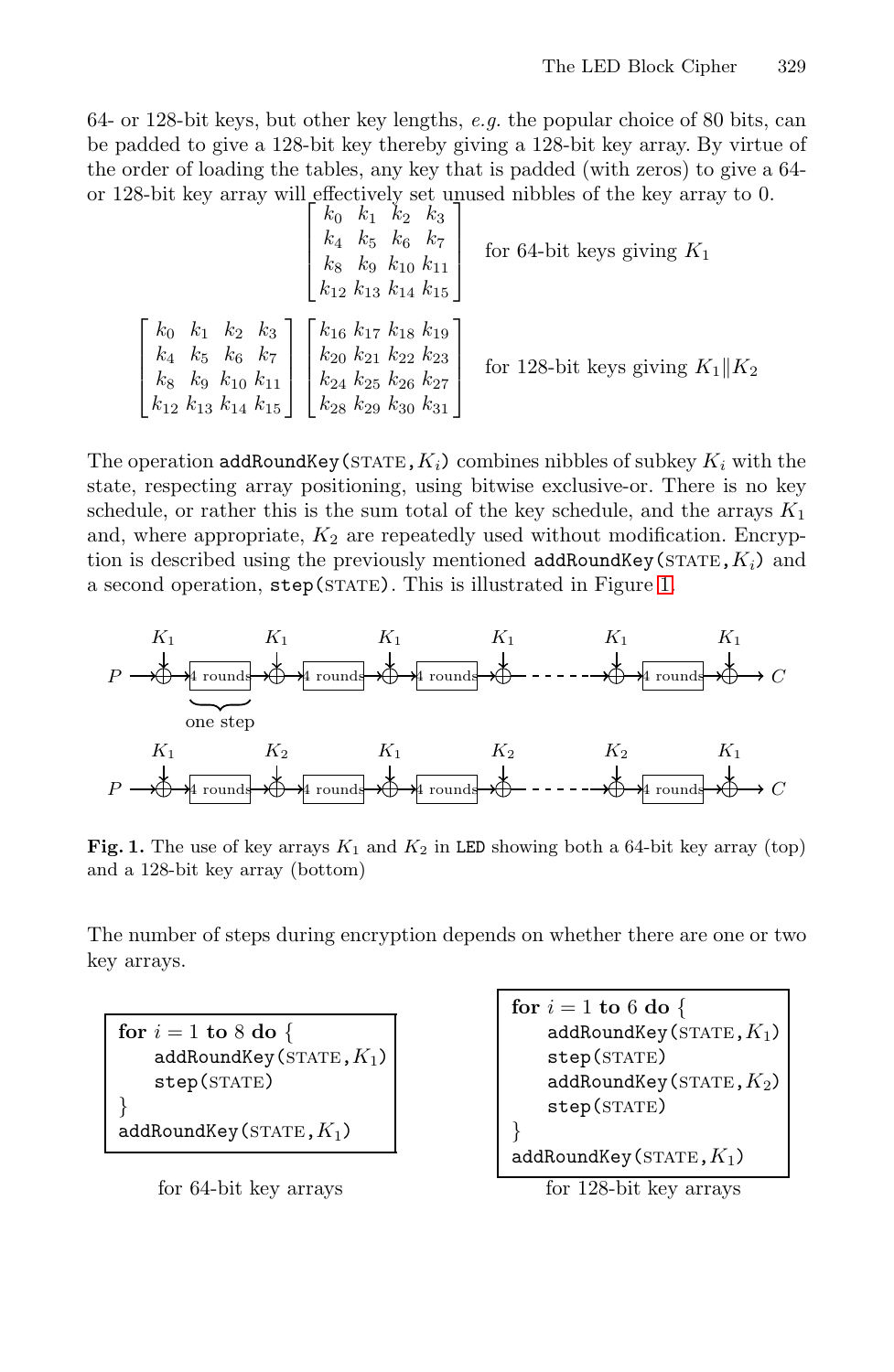The operation step(state) consists of four rounds of encryption of the cipher state. Each of these four rounds uses, in sequence, the operations AddConstants, SubCells, ShiftRows, and MixColumnsSerial as illustrated in Figure [2.](#page-4-0)



**Fig. 2.** An overview of a single round of LED

<span id="page-4-0"></span>AddConstants. A round constant is defined as follows. At each round, the six bits  $(re_5, re_4, re_3, re_2, re_1, re_0)$  are shifted one position to the left with the new value to rc<sub>0</sub> being computed as  $rc_5 \oplus rc_4 \oplus 1$ . The six bits are initialised to zero, and updated *before* use in a given round. The constant, when used in a given round, is arranged into an array as follows:

| $\Omega$       | $({\rm rc}_5\ {\rm rc}_4\ {\rm rc}_3)$          | 0 | 0.       |
|----------------|-------------------------------------------------|---|----------|
|                | $(\text{rc}_2  \text{rc}_1  \text{rc}_0)$       | 0 | $\cap$ . |
| $\overline{2}$ | $({\rm rc}_5\ {\rm rc}_4\ {\rm rc}_3)$          | 0 |          |
| 3              | $(\mathrm{rc}_2\ \mathrm{rc}_1\ \mathrm{rc}_0)$ | 0 |          |

The round constants are combined with the state, respecting array positioning, using bitwise exclusive-or.

- SubCells. Each nibble in the array STATE is replaced by the nibble generated after using the present Sbox.
- ShiftRow. Row *i* of the array STATE is rotated *i* cell positions to the left, for  $i = 0, 1, 2, 3.$
- MixColumnsSerial. Each column of the array STATE is viewed as a column vector and replaced by the column vector that results after post-multiplying the vector by the matrix *M* (see earlier description in this section).

The final value of the state provides the ciphertext with nibbles of the "array" being unpacked in the obvious way. Test vectors for LED are provided at [https://](https://sites.google.com/site/ledblockcipher/) [sites.google.com/site/ledblockcipher/](https://sites.google.com/site/ledblockcipher/).

# **3 Security Analysis**

The LED block cipher is simple to analyze and this allows us to precisely evaluate the necessary number of rounds to ensure proper security.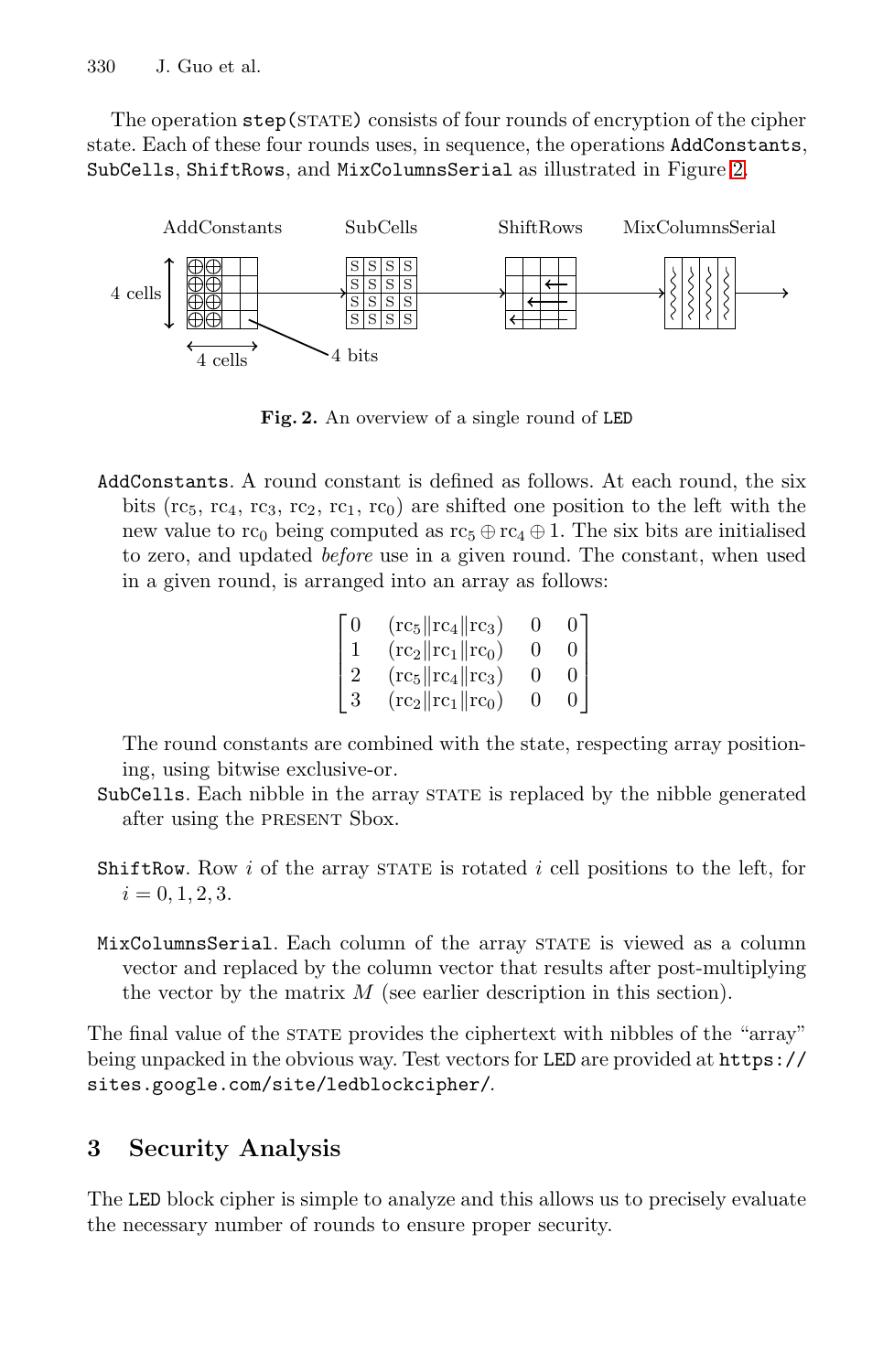Our scheme is meant to be resistant to classical attacks, but also to the type of related-key attacks that have been effective against AES-256 [\[9\]](#page-13-5) and other ciphers [\[2\]](#page-13-0). We will even study the security of LED in a hash function setting, *i.e.* when it is used in a Davies-Meyer or similar construction with a compression function based on a block cipher. In other words, we will consider attackers that have full access to the key(s) and try to distinguish the fixed permutations from randomly chosen ones. While this analysis provides additional confidence in the security of LED, it is not our intent to propose a hash function construction.

We chose a conservative number of rounds for LED. For example, when using a 64-bit key array we use 32 AES-like rounds that are grouped as eight "big" addkey/apply-permutation steps that are each composed of four AES-like rounds. Further, our security margins are even more conservative if one definitively disregards related-key attacks; as will be seen with the following proofs.

#### **3.1 The Key Schedule**

The LED key schedule has been chosen for its simplicity and security. Because it is very simple to analyze, it allows us to directly derive a bound on the minimal number of active Sboxes, even in the scenario of related-key attacks. The idea is to first compute a bound on the number of active big steps (each composed of 4 AES-like rounds). Then, using the well known 4-round proofs for the AES, one can show that one active big step will contain at least 25 active Sboxes. Note that this bound is tight as we know 4-round differential paths containing exactly this number of active Sboxes.

When not considering related-key attacks, we directly obtain that any differential path for LED will contain at least  $|r/4| \cdot 25$  active Sboxes. For related-key attacks, we have to distinguish between the different key-size versions.

**64-Bit Key Version.** If we assume that differences are inserted in the key input, then every subkey  $K_1$  in the 64-bit key variant of LED will be active. Therefore, one can easily see that it is impossible to force two consecutive nonactive big steps and we are ensured that for every two big steps at least one is active. Overall, this shows that any related-key differential path contains at least  $|r/8| \cdot 25$  active Sboxes.

**128-Bit Key Version.** If we assume that differences are inserted in the key input, then we have to separate two cases. If the two independent parts  $K_1$  and *K*<sup>2</sup> composing the key both contain a difference, then we end up with exactly the same reasoning as for the 64-bit key variant: at least  $r/8$   $\cdot$  25 active Sboxes will be active. If only one of the two independent parts composing the key contains a difference, then subkeys with and without differences are alternatively incorporated after each big step. The non-active subkeys impact on the differential paths is completely void and thus in this case one can view LED as being composed of even bigger steps of 8 AES-like rounds instead. The very same reasoning then applies again: it is impossible to force two consecutive of these new bigger steps to be inactive and therefore we have at least  $r/16$  · 50 active Sboxes ensured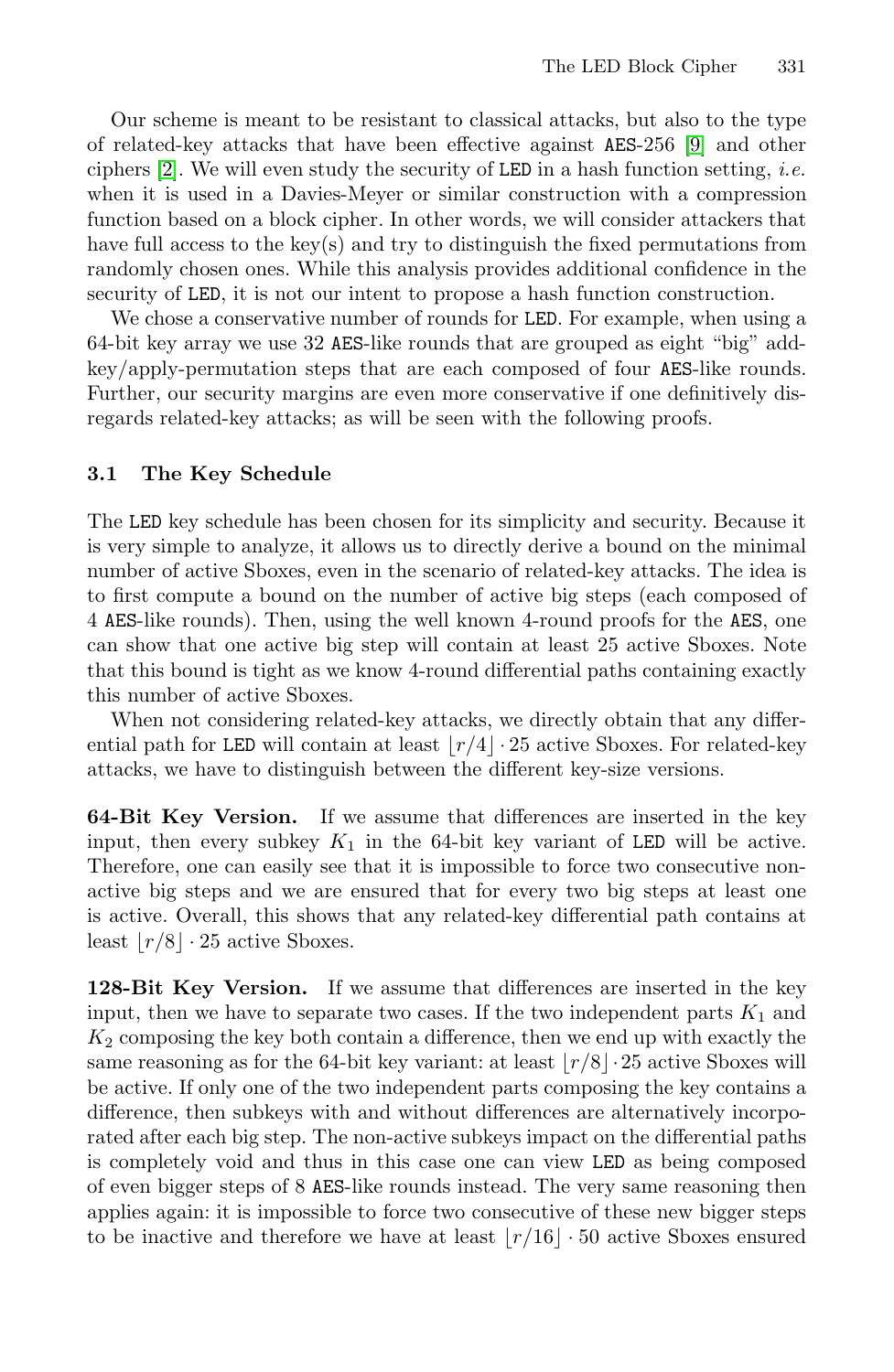|                               |            |            | LED-64 SK LED-64 RK LED-128 SK LED-128 RK |                  |
|-------------------------------|------------|------------|-------------------------------------------|------------------|
| minimal no. of active Sboxes  | 200        | 100        | 300                                       | 150              |
| differential path probability | $2^{-400}$ | $2^{-200}$ | $2 - 600$                                 | $2^{\sim}$ 300   |
| linear approx. probability    | $2 - 400$  | $2^{-200}$ | $2 - 600$                                 | $2^{\sim}$ - 300 |

<span id="page-6-0"></span>**Table 1.** Minimal number of active Sboxes and upper bounds on the best differential path and linear approximation probability for the 64-bit key array and 128-bit key array versions of LED (in both the single-key (SK) and related-key (RK) settings)

for any differential path (since the best differential path for 8 rounds trivially contains 50 active Sboxes).

We summarize in Table [1](#page-6-0) the results obtained for the two main versions of LED, both for single-key attacks and related-key attacks. Note that the bounds on the number of active Sboxes are tight as we know differential paths meeting them (for example the truncated differential path for each active big step can simply be any of the 4-round path for AES-128 with 25 active Sboxes).

For LED-128, since we are using two independent key parts one can peel off the first and last key addition (which is always the first key part  $K_1$ ). Thus, an attacker can remove one big step on each side of the cipher, for a total of 8 rounds, with a complexity of  $2^{64}$  tries on  $K_1$ . This partially explains why the versions of LED using two independent key parts have 16 more rounds than for LED-64.

## **3.2 Differential/Linear Cryptanalysis**

Since LED is an AES-like cipher, one can directly reuse extensive work that has been done on the AES. We will compute a bound on the best differential path probability (where all differences on the input and output of all rounds are specified) or even the best differential probability (where only the input and output differences are specified), in both single- and related-key settings.

As the best differential transition probability of the PRESENT Sbox is  $2^{-2}$ , using the previously proven minimal number of active Sboxes we deduce that the best differential path probability on 4 active rounds of LED is upper bounded by  $2^{-2.25} = 2^{-50}$ . By adapting the work from [\[40\]](#page-15-6), the maximum differential probability for 4 active rounds of LED is upper bounded by

$$
\max \left\{ \max_{1 \le u \le 15} \sum_{j=1}^{15} \{DP^S(u,j)\}^5, \max_{1 \le u \le 15} \sum_{j=1}^{15} \{DP^S(j,u)\}^5 \right\}^4 = 2^{-32}
$$

where  $DP^{S}(i, j)$  stands for the differential probability of the Sbox to map the difference *i* to *j*. The duality between linear and differential attacks allows us to similarly apply the same approaches to compute a bound on the best linear approximation. Over four rounds the best linear approximation probability is upper bounded by  $2^{-50}$  and the best linear hull probability is upper bounded by  $2^{-32}$ .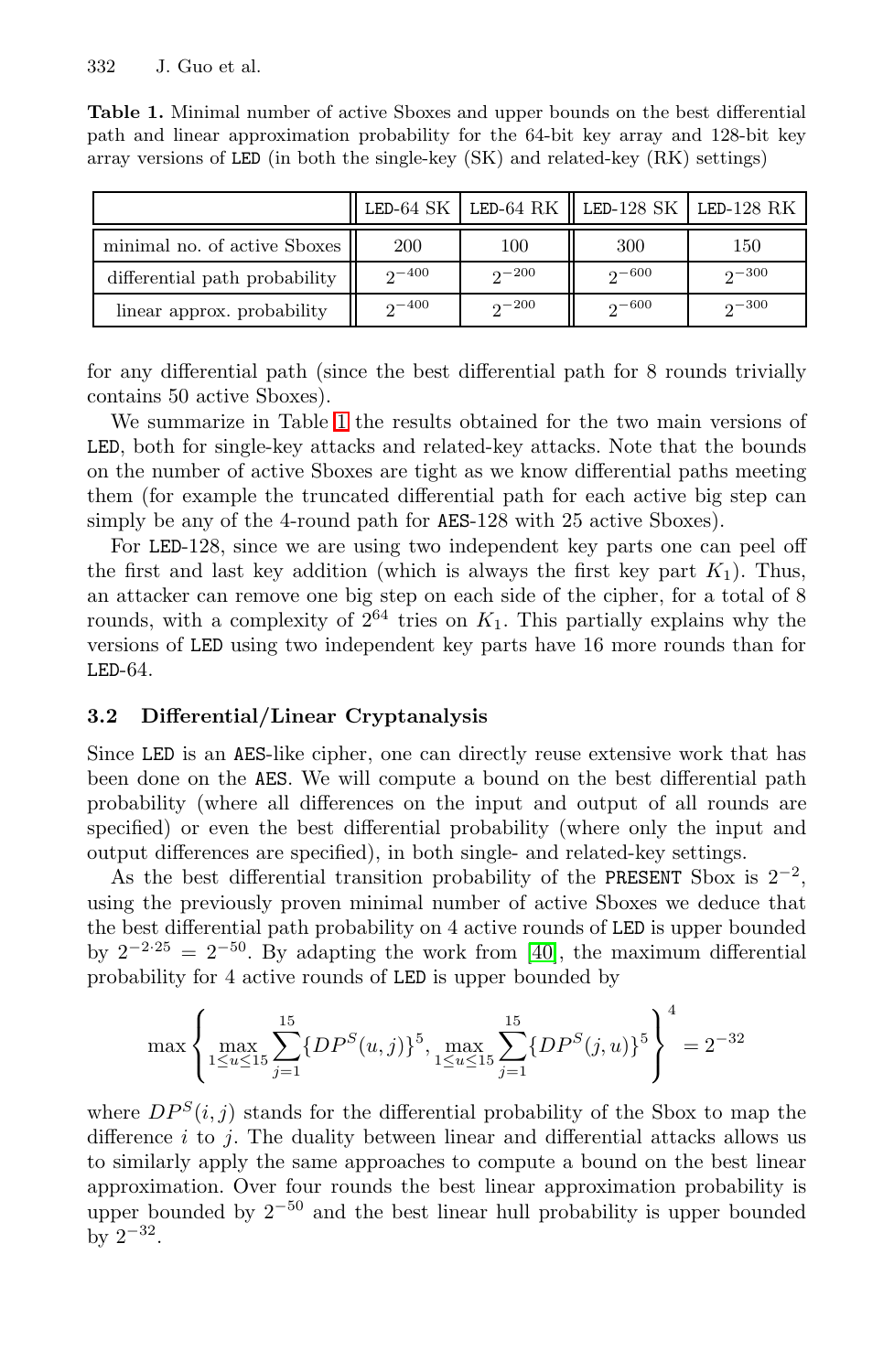Since we previously proved that all rounds will be active in the single-key scenario and half of them will be active in the related-key scenario, we can easily compute the upper bounds on the best differential path probability and the best linear approximation probability for each version of LED (see Table [1\)](#page-6-0). Note that this requires that random subkeys be used at each round to make the Sbox inputs independant. In the case of LED the subkeys are simulated by the addition of round constants and the derived bounds give a very good indication of the quality of the LED internal permutation with regards to linear and differential cryptanalysis.

#### **3.3 Cube Testers and Algebraic Attacks**

We applied the most recent developed cube testers [\[3\]](#page-13-6) and its zero-sum distinguishers to the LED fixed-key permutation, the best we could find within practical time complexity is at most three rounds (with the potential to be doubled under a meet-in-the-middle scenario). Note, in case of AES, "zero-sum" property is also referred as "balanced", found by the AES designers [\[16\]](#page-14-6), in which 3-round balanced property is shown. To the best of our knowledge, there is no balanced property found for more than 3 AES rounds.

The PRESENT Sbox used in LED has algebraic degree 3 and one can check that  $3 \cdot |r/4| \cdot 25 \gg 64$  for all LED variants. Moreover, the PRESENT Sbox is described by  $e = 21$  quadratic equations in the  $v = 8$  input/output-bit variables over *GF*(2). The entire system for a fixed-key LED permutation therefore consists of  $(16 \cdot r \cdot e)$  quadratic equations in  $(16 \cdot r \cdot v)$  variables. For example, in the case of the 64-bit key version, we end up with 10752 equations in 4096 variables. In comparison, the entire system for a fixed-key AES permutation consists of 6400 equations in 2560 variables. While the applicability of algebraic attacks on AES remains unclear, those numbers tends to indicate that LED offers a higher level of protection.

## **3.4 Other Cryptanalysis**

The slide attack is a block cipher cryptanalysis technique [\[7\]](#page-13-3) that exploits the degree of self-similarity of a permutation. In the case of LED, all rounds are made different thanks to the round-dependent constants addition, which makes the slide attack impossible to perform.

Integral cryptanalysis is a technique first applied on SQUARE [\[17\]](#page-14-7) that is particularly efficient against block ciphers based on substitution-permutation networks, like AES or LED. The idea is to study the propagation of sums of values; something which is quite powerful on ciphers that only use bijective components. As for AES, the best integral property can be found on three rounds, or four rounds with the last mixing layer removed. Thus, two big LED steps avoid any such observation. Considering the large number of rounds of LED, we believe integrals attacks are very unlikely to be a threat.

Rotational cryptanalysis [\[28\]](#page-14-8) studies the evolution of a rotated variant of some input words through the round process. It was proven to be quite successful against some Addition-Rotation-XOR (ARX) block ciphers and hash functions.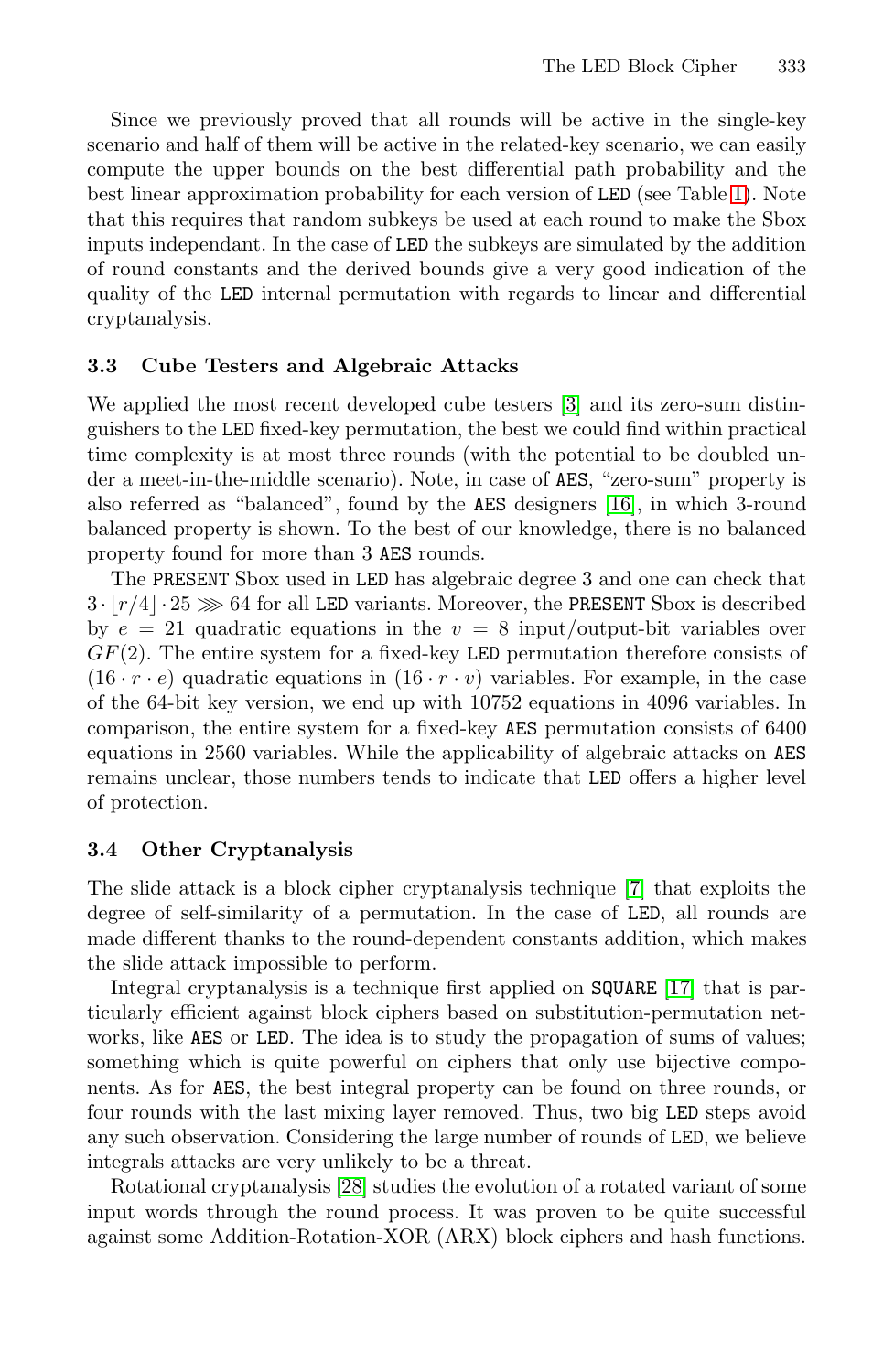LED is an Sbox-oriented block cipher and any rotation property in a cell will be directly removed by the application of the Sbox layer. Even if one looks for a rotation property of cell positions, this is unlikely to lead to an attack since the constants used in a LED round are all distinct and any position rotation property between columns or lines is removed after the application of two rounds.

Methods to find better bounds on the algebraic degree were recently published in [\[12\]](#page-13-7). With the first two rounds combined as Super-Sboxes, the best algebraic degree we can find for fixed-key LED permutation and its inverse are  $3, 11, 33, 53, 60, 62$ , for *r* rounds with  $r = 1, \ldots, 6$ . Using this technique, one can distinguish up to 12 rounds with complexity bounded by  $2^{63}$ , in the known key model.

#### **3.5** LED **in a Hash Function Setting**

Studying a block cipher in a hash function setting is a good security test since it is very advantageous for the attacker. In this scenario he will have full control on all inputs. In the so-called known-key [\[29\]](#page-14-9) or chosen-key models, the attacker can have access or even choose the key(s) used, and its goal is then to find some input/output pairs having a certain property with a complexity lower than what is expected for randomly chosen permutation(s). Typically, the property is that the input and output differences or values are fixed to a certain subset of the whole domain.

While we conduct an analysis of the security of LED in a hash function setting, we would like to emphasize that our goal is not to build a secure hash function. However, we believe that this section adds further confidence in the quality of our block cipher proposal.

**Rebound and Super-Sbox Attacks.** The recent rebound attack [\[37\]](#page-15-7) and its improved variants (start-from-the-middle attack [\[36\]](#page-15-8) and Super-Sbox cryptanalysis [\[21](#page-14-10)[,31\]](#page-14-11)) have much improved the best known attacks on many hash functions, especially for AES-based schemes. The attacker will first prepare a differential path and then use the available freedom degrees to the most costly part of the trail (often in the middle) so as to reduce the overall complexity. The costly part is called the controlled rounds, while the rest of the trail are the uncontrolled rounds and they are verified probabilistically. The rebound attack and its variants allows the attacker to nicely use the freedom degrees so that the controlled part is as big as possible. At the present time, the most powerful technique in the known-key setting allows the attacker to control three rounds and no method is known to control more rounds, even if the key is chosen by the attacker.

In order to ease the analysis, we assume pessimistically that the attacker can control four rounds, that is one full active big step, with a negligible computation/memory cost (even if one finds a method to control four AES-like rounds in the chosen-key model, it will not apply here since no key is inserted during four consecutive rounds). In the case of 64-bit key LED, the attacker can control two independent active big steps and later merge them by freely fixing the key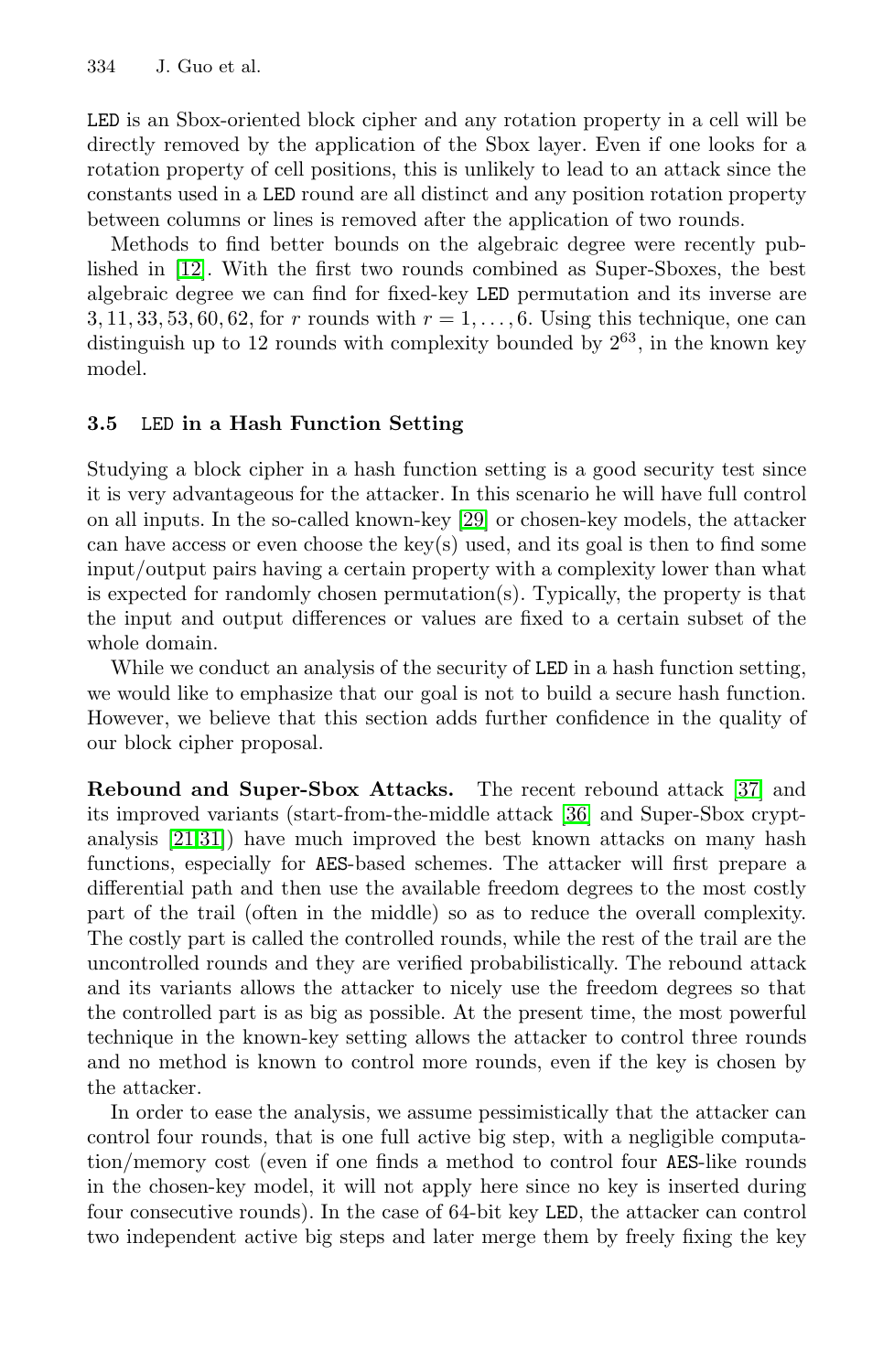value. However, even in this advantageous scenario for the attacker we are ensured that at least two big steps will be active and uncontrolled, and this seems sufficient to resist distinguishing attacks. Indeed, for two active big steps of LED, the upper bound for the best differential path probability and the best linear approximation probability (respectively the best differential probability and the best linear hull probability) is  $2^{-100}$  (respectively  $2^{-64}$ ).

For the 128-bit key version, we can again imagine that the attacker to control and merge two active big steps with a negligible computation/memory cost. Even if so, with the same reasoning we are ensured that at least four big steps will be active and uncontrolled, and again this seems sufficient since for four active big steps of LED, the upper bound for the best differential path probability and the best linear approximation probability (respectively the best differential probability and the best linear hull probability) is  $2^{-200}$  (respectively  $2^{-128}$ ).

**Integral Attacks.** One can directly adapt the known-key variant of integral attacks from [\[29\]](#page-14-9) to the LED internal permutation. However, this attack can only reach seven rounds with complexity  $2^{28}$ , which is worse than what can be obtained with previous rebound-style attacks.

## **4 Performance and Comparison**

#### **4.1 Hardware Implementation**

We used *Mentor Graphics ModelSimXE 6.4b* and *Synopsys DesignCompiler A-2007.12-SP1* for functional simulation and synthesis of the designs to the *Virtual Silicon* (VST) standard cell library *UMCL18G212T3*, which is based on the *UMC L180 0.18µm 1P6M* logic process with a typical voltage of 1*.*8 V. For synthesis and for power estimation (using *Synopsys Power Compiler* version *A-2007.12-SP1*) we advised the compiler to keep the hierarchy and use a clock frequency of 100 KHz, which is a widely cited operating frequency for RFID applications. Note that the wire-load model used, though it is the smallest available for this library, still simulates the typical wire-load of a circuit with a size of around 10*,* 000 GE.

To substantiate our claims on the hardware efficiency of our LED family, we have implemented LED-64 and LED-128 in VHDL and simulated their post-synthesis performance. As can be seen in Figure [3,](#page-10-0) our serialized design consists of seven modules: MCS, State, AK, AC, SC, Controller, and Key State.

State comprises a  $4 \cdot 4$  array of flip-flop cells storing 4 bits each. Every row constitutes a shift-register using the output of the last stage, *i.e.* column 0, as the input to the first stage (column 3) of the same row and the next row. Using this feedback functionality *ShiftRows* can be performed in 3 clock cycles with no additional hardware costs. Further, since *MixColumnsSerial* is performed on column 0, also a vertical shifting direction is required for this column. Consequently, columns 0 and 3 consist of flip-flop cells with two inputs (6 GE), while columns 1 and 2 can be realized with flip-flop cells with only one input (4.67 GE).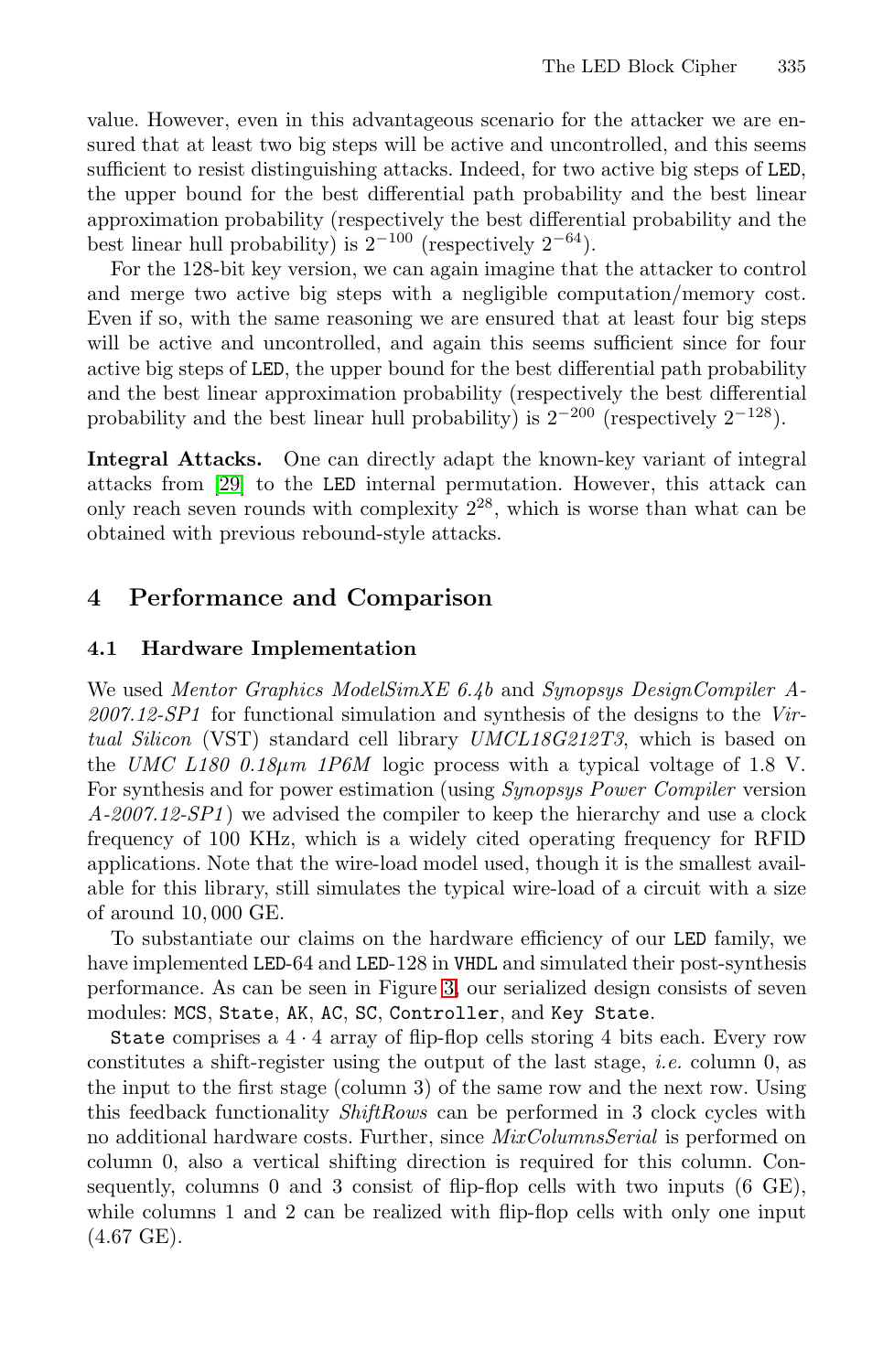

<span id="page-10-0"></span>**Fig. 3.** Serial hardware architecture of LED (left) and *A* with its sub-components (right)

The key is stored in Key State, which comprises of a 4-bit wide simple shift register of the appropriate length, i.e. 64 or 128. Please note that the absence of a key-schedule of LED has two advantages: it allows 1) to use the most basic, and thus cheapest, flip-flops (4*.*67 GE per bit); and 2) to hardwire the key in case no key update is required. In the latter case additional combinational logic is required to select the appropriate key chunk, which reduces the savings to 278 GE and 577 GE for LED-64 and LED-128, respectively. For arbitrary key lengths the area requirements grow by 4*.*67 GE per bit. An LED-80 with the same parameters as PRESENT-80 would thus require approximately 1*,* 040 GE with a flexible key and around 690 GE with fixed key.

MCS calculates the last row of *A* in one clock cycle. The result is stored in the State module, that is in the last row of column 0, which has been shifted upwards at the same time. Consequently, after 4 clock cycles the *MixColumnsSerial* operation is applied to an entire column. Then the whole state array is rotated by one position to the left and the next column is processed. As an example of the hardware efficiency of *MCS* we depict *A* in the upper and its sub-components in the lower right part of Figure [3.](#page-10-0) In total only 40 GE and 20 clock cycles are required to perform *MCS*, which is 4 clock cycles slower but 85% smaller than a serialized implementation of the AES *MixColumns* [\[24\]](#page-14-12). If we take into account that AES operates on 8 bits and not like LED on 4 bits, the area savings are still more than 40%.

AK performs the *AddRoundKey* operation by XORing the roundkey every fourth round. For this reason the input to the XNOR gate is gated with a NAND gate.

AC performs one part of the *AddConstant* operation by XORing the first column of the round constant matrix (a simple arithmetic 2-bit counter) to the first column of the state matrix. For this reason, the input to the XNOR gate is gated with a NAND gate. In order to use a single control signal for the addition of the round constants, which span over the first two columns, the addition of the second column of the round constant matrix to the second column of the state array is performed in the State module.

SC performs the *SubCells* operation and consists of a single instantiation of the corresponding Sbox. We used an optimized Boolean representation of the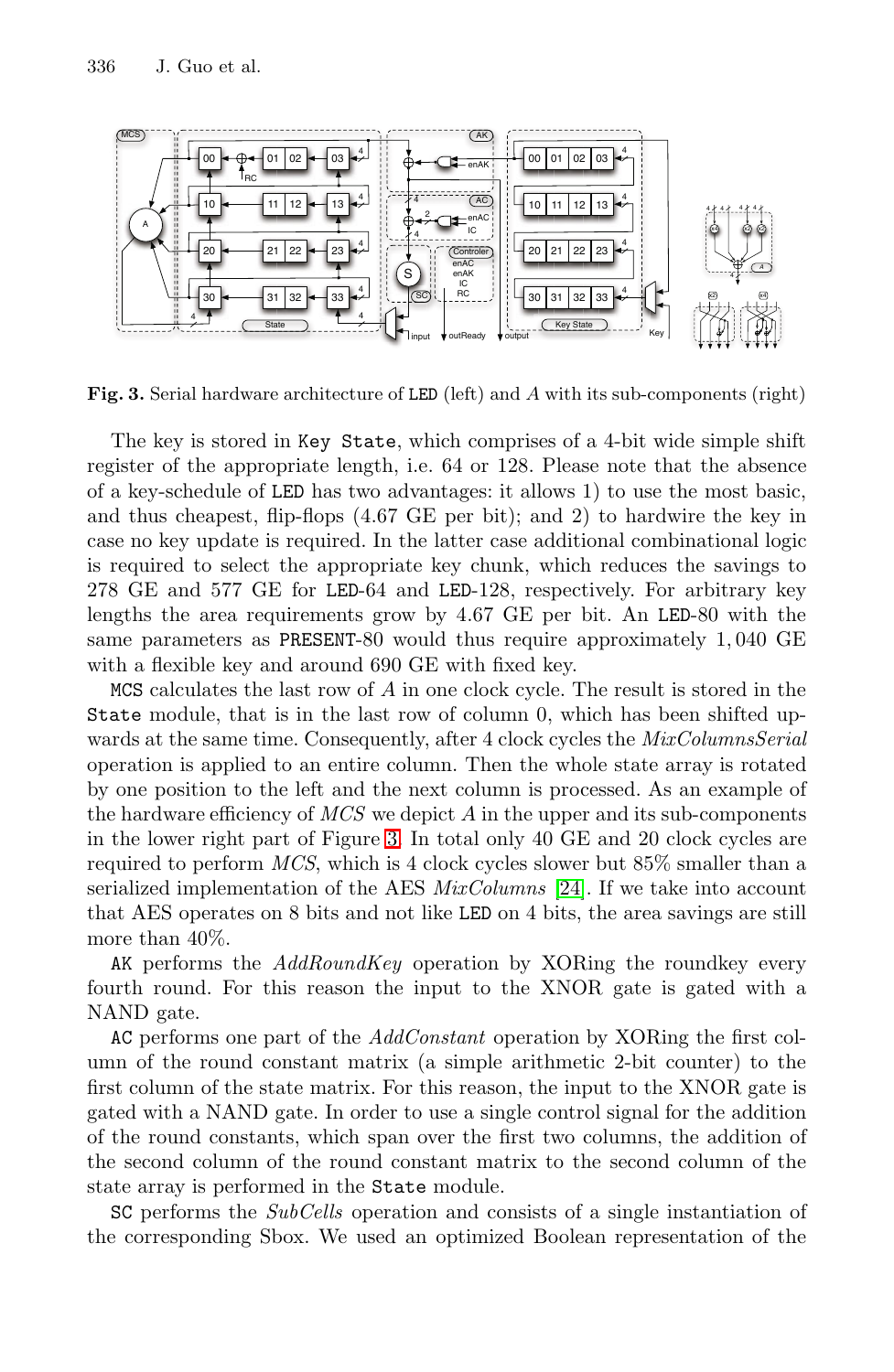PRESENT Sbox,<sup>[1](#page-11-0)</sup> which only requires 22.33 GE. It takes 16 clock cycles to perform *AddConstant* and *SubCells* on the whole state.

Controller uses a Finite State Machine (FSM) to generate all control signals required. The FSM consists of one idle state, one init state to load the initial values, one state for the combined execution of *AC* and *SC*, 3 states for *ShR* and two states for *MCS* (one for processing one column and another one to rotate the whole state to the left). Several LFSR-based counters are required: 6-bit for the generation of the second column of the round constants matrix, 4-bit for the key addition scheduling and 2-bit for the transition conditions of the FSM. Besides, a 2-bit arithmetic counter is required for the generation of the first column of the round constants matrix. Its LSB is also used to select either the 3 MSB  $rc_5||rc_4||rc_3$  or the 3 LSB  $rc_2||rc_1||rc_0$  of the 6-bit LFSR-based counter. In total the control logic sums up to 199 GE.

It requires 39 clock cycles to perform one round of LED, resulting in a total latency of 1248 clock cycles for LED-64 and 1872 clock cycles for LED-128. The estimated power consumption at a frequency of 100 KHz and a supply voltage ov 1.8V is  $1.67\mu$ W for LED-64  $(1.11\mu)$ W with a hard-wired key) and  $2.2\mu$ W for LED-128  $(1.11\,\mu\text{W})$ . It is a well-known fact that at low frequencies, as typical for low-cost applications, the power consumption is dominated by its static part, which is proportional to the amount of transistors involved. Furthermore, the power consumption strongly depends on the used technology and greatly varies with the simulation method. To address these issues and to reflect the timearea-power trade-off inherent in any hardware implementation a new figure of merit (FOM) was proposed by [\[5\]](#page-13-8). In order to have a fair comparison, we omit the power values in Table [2](#page-12-0) and only compare cycles per block, throughput at 100 KHz (in kilo bits per second), the area requirements (in GE), and FOM (in nano bits per clock cycle per GE squared).

Table [2](#page-12-0) compares our results to previous work, sorted according to key flexibility and increasing security levels. Note that we have not been able to include all recent proposals and we have restricted ourselves to block ciphers for our comparison. Other techniques such as  $HUMMINGBIRD$  [\[19\]](#page-14-13) and ARMADILLO [\[5\]](#page-13-8) are of some interest in the literature, though attacks on early versions have lead to some redesign [\[45](#page-15-0)[,1](#page-13-9)[,20\]](#page-14-14). As can be seen from Table [2,](#page-12-0) the block cipher LED is the smallest when compared to other block ciphers with similar key and block size.

#### **4.2 Software Implementation**

We have made two implementations of LED; one for reference and clarity with the second being optimized for performance (by using table lookups). The measurements were taken on an Intel(R) Core(TM) i7 CPU Q 720 clocked at 1.60GHz.

In the optimised implementation, we represent the LED state as a single 64 bit word and we build eight lookup tables each with 256 64-bit entries. This is similar to many AES implementations, except we treat two consecutive nibbles

<span id="page-11-0"></span><sup>&</sup>lt;sup>1</sup> Due to Dag Arne Osvik.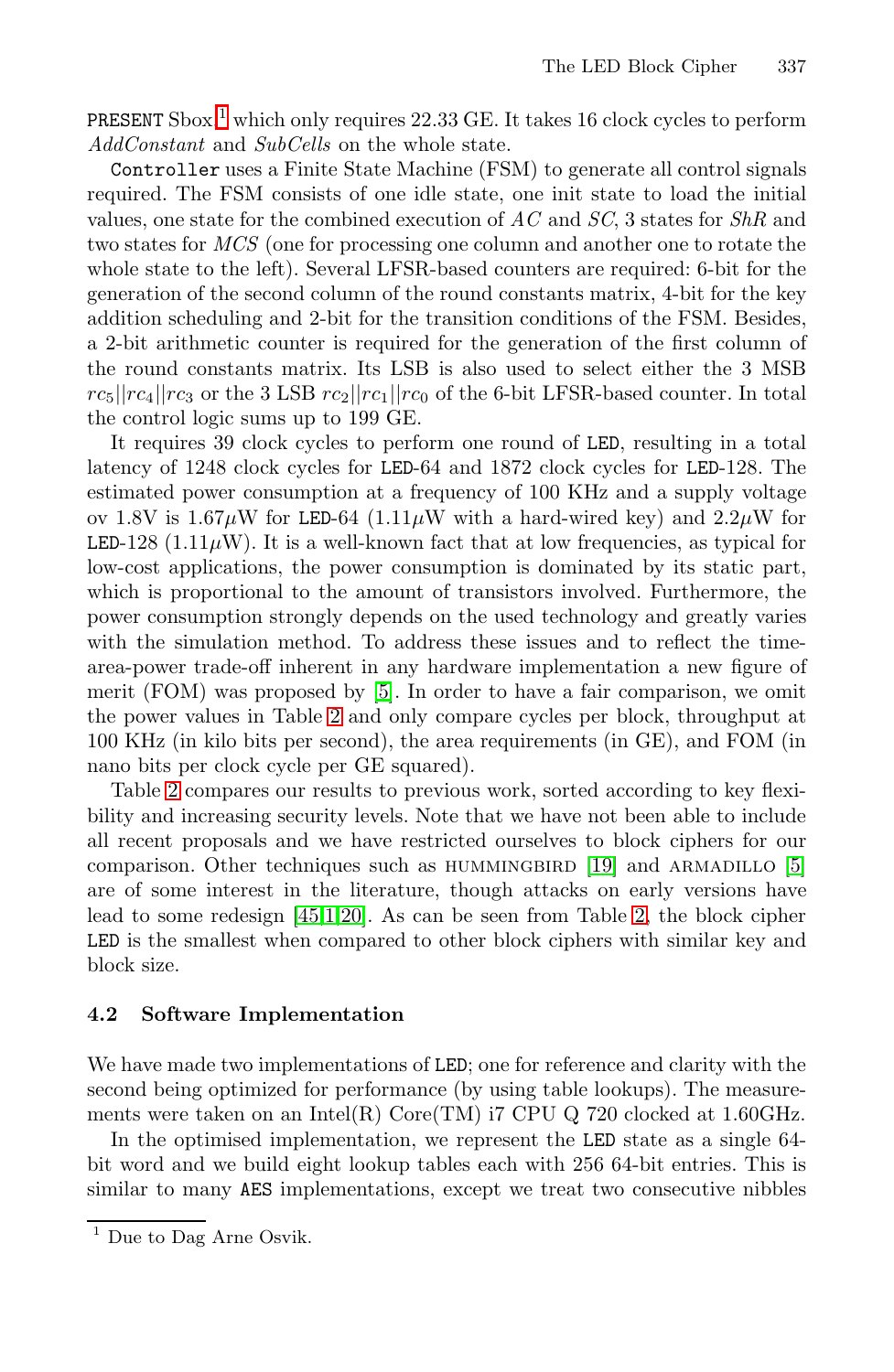|                         |                     |        | kev  |      | block cycles/ | T'put Tech.                |           | Area  | <b>FOM</b>                             |
|-------------------------|---------------------|--------|------|------|---------------|----------------------------|-----------|-------|----------------------------------------|
|                         | Algorithm           | Ref.   | size | size |               | block $(@100 \text{ KHz})$ | $[\mu m]$ | [GE]  | $\frac{bits\times10^9}{clk\cdot GE^2}$ |
|                         | <b>DESL</b>         | $[32]$ | 56   | 64   | 144           | 44.4                       | 0.18      | 1,848 | 130                                    |
|                         | $LED-64$            |        | 64   | 64   | 1,248         | 5.1                        | 0.18      | 966   | 55                                     |
|                         | KLEIN-64            | [22]   | 64   | 64   | 207           | N/A                        | 0.18      | 1,220 | N/A                                    |
|                         | $LED-80*$           |        | 80   | 64   | 1,872         | 3.4                        | 0.18      | 1,040 | 32                                     |
|                         | PRESENT-80          | [44]   | 80   | 64   | 547           | 11.7                       | 0.18      | 1,075 | 101                                    |
|                         | PRESENT-80          | $[11]$ | 80   | 64   | 32            | 200.0                      | 0.18      | 1,570 | 811                                    |
|                         | KATAN64             | $[13]$ | 80   | 64   | 255           | 25.1                       | 0.13      | 1,054 | 226                                    |
|                         | KLEIN-80            | $[22]$ | 80   | 64   | 271           | N/A                        | 0.18      | 1,478 | N/A                                    |
| Flexible Keys           | $LED-96*$           |        | 96   | 64   | 1,872         | 3.4                        | 0.18      | 1,116 | 27                                     |
|                         | KLEIN-96            | $[22]$ | 96   | 64   | 335           | N/A                        | 0.18      | 1,528 | N/A                                    |
|                         | mCrypton            | $[33]$ | 96   | 64   | 13            | 492.3                      | 0.13      | 2,681 | 685                                    |
|                         | <b>SEA</b>          | $[34]$ | 96   | 96   | 93            | 103.0                      | 0.13      | 3,758 | 73                                     |
|                         | $LED-128$           |        | 128  | 64   | 1,872         | 3.4                        | 0.18      | 1,265 | 21                                     |
|                         | PRESENT-128         | [41]   | 128  | 64   | 559           | 11.4                       | 0.18      | 1,391 | 59                                     |
|                         | PRESENT-128         | $[11]$ | 128  | 64   | 32            | 200.0                      | 0.18      | 1,886 | 562                                    |
|                         | HIGHT               | [26]   | 128  | 64   | 34            | 188.0                      | 0.25      | 3,048 | 203                                    |
|                         | <b>AES</b>          | [38]   | 128  | 128  | 226           | 56.6                       | 0.13      | 2,400 | 98                                     |
|                         | <b>DESXL</b>        | $[32]$ | 184  | 64   | 144           | 44.4                       | 0.18      | 2,168 | 95                                     |
|                         | $LED-64$            |        | 64   | 64   | 1,280         | 5.13                       | 0.18      | 688   | 108                                    |
|                         | PRINTcipher-48      | [30]   | 80   | 48   | 768           | 6.2                        | 0.18      | 402   | 387                                    |
|                         | KTANTAN64           | $[13]$ | 80   | 64   | 255           | 25.1                       | 0.13      | 688   | 530                                    |
| Hard-wired Keys LED-80* |                     |        | 80   | 64   | 1,872         | 3.4                        | 0.18      | 690   | 72                                     |
|                         | $LED-96*$           |        | 96   | 64   | 1,872         | 3,42                       | 0.18      | 695   | 71                                     |
|                         | $LED-128$           |        | 128  | 64   | 1,872         | 3.42                       | 0.18      | 700   | 70                                     |
|                         | PRINTcipher-96 [30] |        | 160  | 96   | 3072          | 3.13                       | 0.18      | 726   | 59                                     |

<span id="page-12-0"></span>**Table 2.** Hardware implementation results of some block ciphers. [\[44\]](#page-15-9) also synthesized the same architecture of PRESENT and yielded a lower gate count of 1*,* 000 GE. However, the number quoted below is from the same library used here and hence is a fairer choice for comparison. \* denotes estimated values.

 $(2 \times 4$  bits) as a unit for the lookup table. Hence SubCells, ShiftRows and MixColumnsSerial can all be achieved using eight table lookups and XORs.

Overall, we need to access  $8 \times 32 \times 2 = 512$  32-bit words of memory (or  $8 \times 32 = 256$  64-bit words of memory). In contrast, an AES implementation with four tables of 256 entries would require  $(16+4) \times 10 = 200$  accesses. This suggests that LED-64 should be about 2.5 times slower than AES on 32-bit platforms with table-based implementations, and similarly LED-128 will be 3.8 slower than AES, while the optimized table-based implementation runs 57 and 86 cycles per byte for LED-64 and LED-128, respectively.

## **5 Conclusion**

In this paper we have presented the block cipher LED. Clearly, given its novelty, the cipher should not be used in applications until there has been sufficient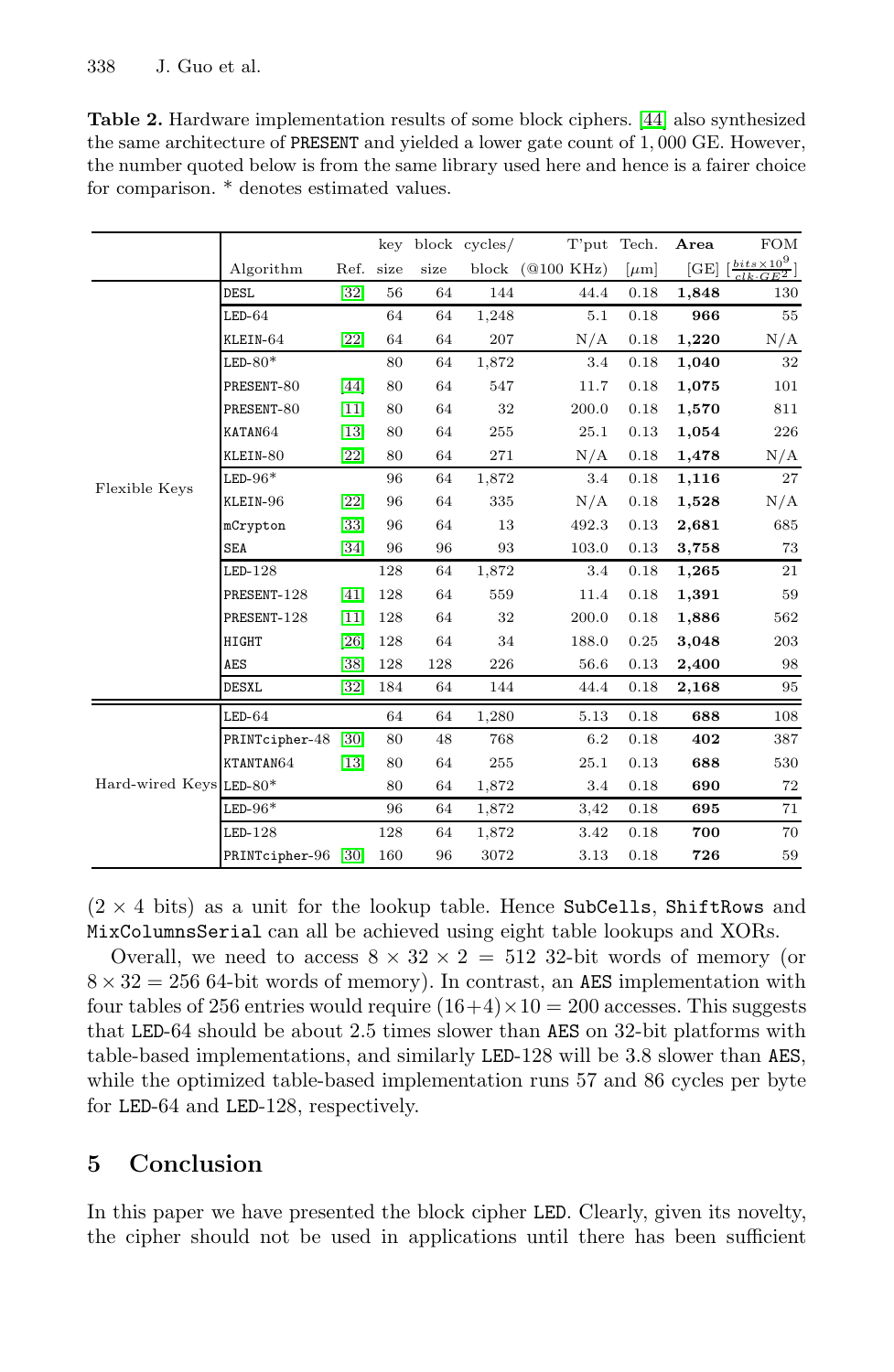independent analysis. Nevertheless, we hope that our design is of some interest and we have focused our attention on what seem to be the neglected areas of key schedule design and protection against related-key attacks. Furthermore, we have done so while working in one of the more challenging design spaces that of constrained hardware implementation—and we have proposed one of the smallest block ciphers in the literature (for comparable choices of parameters) while striving to maintain a competitive performance in software. Additional information on LED will be made available via [https://sites.google.com/](https://sites.google.com/site/ledblockcipher/) [site/ledblockcipher/](https://sites.google.com/site/ledblockcipher/) and we welcome all comments and analysis.

### <span id="page-13-9"></span>**References**

- 1. Abdelraheem, M., Blondeau, C., Naya-Plasencia, M., Videau, M., Zenner, E.: Cryptanalysis of Armadillo-2, <http://eprint.iacr.org/2011/160.pdf>
- <span id="page-13-0"></span>2. Ågren, M.: Some Instant- and Practical-Time Related-Key Attacks on KTAN-TAN32/48/64, <http://eprint.iacr.org/2011/140>
- <span id="page-13-6"></span>3. Aumasson, J.-P., Dinur, I., Meier, W., Shamir, A.: Cube Testers and Key Recovery Attacks on Reduced-Round MD6 and Trivium. In: Dunkelman, O. (ed.) FSE 2009. LNCS, vol. 5665, pp. 1–22. Springer, Heidelberg (2009)
- <span id="page-13-2"></span>4. Aumasson, J.-P., Henzen, L., Meier, W., Naya-Plasencia, M.: Quark: A Lightweight Hash. In: Mangard, S., Standaert, F.-X. (eds.) CHES 2010. LNCS, vol. 6225, pp. 1–15. Springer, Heidelberg (2010)
- <span id="page-13-8"></span>5. Badel, S., Dagtekin, N., Nakahara, J., Ouafi, K., Reffé, N., Sepehrdad, P., Susil, P., Vaudenay, S.: ARMADILLO: A Multi-purpose Cryptographic Primitive Dedicated to Hardware. In: Mangard, S., Standaert, F.-X. (eds.) CHES 2010. LNCS, vol. 6225, pp. 398–412. Springer, Heidelberg (2010)
- 6. Barreto, P., Rijmen, V.: The Whirlpool Hashing Function. Submitted to NESSIE (September 2000), <http://www.larc.usp.br/~pbarreto/WhirlpoolPage.html> (revised May 2003)
- <span id="page-13-3"></span>7. Biryukov, A., Wagner, D.: Slide Attacks. In: Knudsen, L.R. (ed.) FSE 1999. LNCS, vol. 1636, pp. 245–259. Springer, Heidelberg (1999)
- <span id="page-13-4"></span>8. Biryukov, A., Wagner, D.: Advanced Slide Attacks. In: Preneel, B. (ed.) EUROCRYPT 2000. LNCS, vol. 1807, pp. 589–606. Springer, Heidelberg (2000)
- <span id="page-13-5"></span>9. Biryukov, A., Khovratovich, D.: Related-Key Cryptanalysis of the Full AES-192 and AES-256. In: Matsui, M. (ed.) ASIACRYPT 2009. LNCS, vol. 5912, pp. 1–18. Springer, Heidelberg (2009)
- <span id="page-13-1"></span>10. Blondeau, C., Naya-Plasencia, M., Videau, M., Zenner, E.: Cryptanalysis of ARMADILLO2, <http://eprint.iacr.org/2011/160>
- <span id="page-13-10"></span>11. Bogdanov, A., Knudsen, L.R., Leander, G., Paar, C., Poschmann, A., Robshaw, M.J.B., Seurin, Y., Vikkelsoe, C.: PRESENT: An Ultra-Lightweight Block Cipher. In: Paillier, P., Verbauwhede, I. (eds.) CHES 2007. LNCS, vol. 4727, pp. 450–466. Springer, Heidelberg (2007)
- <span id="page-13-7"></span>12. Boura, C., Canteaut, A., De Cannière, C.: Higher-Order Differential Properties of Keccak and Luffa. In: Joux, A. (ed.) FSE 2011. LNCS, vol. 6733, pp. 252–269. Springer, Heidelberg (2011)
- <span id="page-13-11"></span>13. De Cannière, C., Dunkelman, O., Knežević, M.: KATAN and KTANTAN — A Family of Small and Efficient Hardware-Oriented Block Ciphers. In: Clavier, C., Gaj, K. (eds.) CHES 2009. LNCS, vol. 5747, pp. 272–288. Springer, Heidelberg (2009)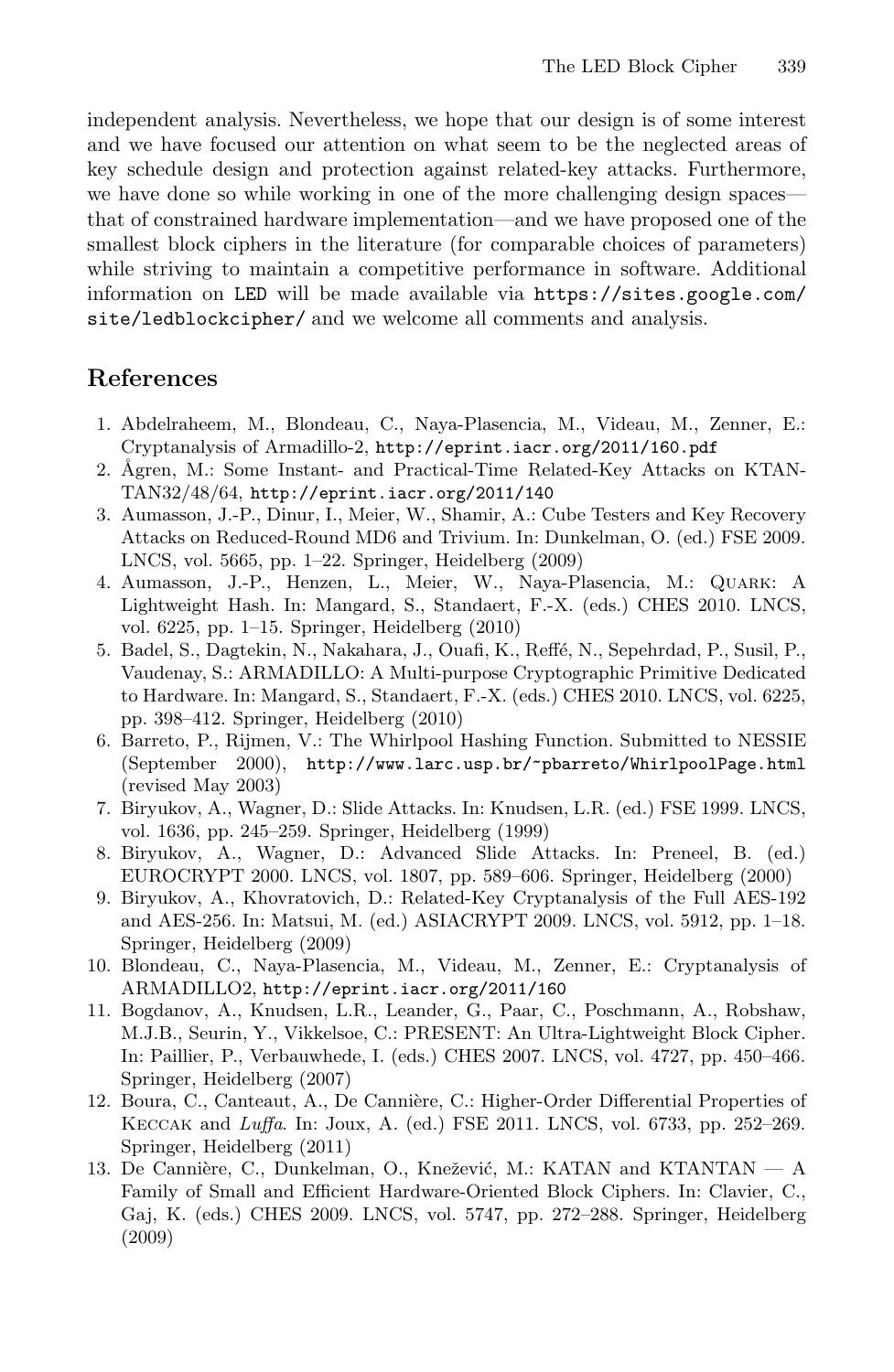- <span id="page-14-4"></span><span id="page-14-1"></span>14. De Cannière, C., Preneel, B.: Trivium. In: Robshaw and Billet [43], pp. 244–266
- 15. Choy, J., Zhang, A., Khoo, K., Henricksen, M., Poschmann, A.: AES variants secure against related-key differential and boomerang attacks. In: Ardagna, C.A., Zhou, J. (eds.) WISTP 2011. LNCS, vol. 6633, pp. 191–207. Springer, Heidelberg (2011), <http://eprint.iacr.org/2011/072>
- <span id="page-14-7"></span><span id="page-14-6"></span>16. Daemen, J., Rijmen, V.: AES Proposal: Rijndael. NIST AES proposal (1998)
- 17. Daemen, J., Knudsen, L.R., Rijmen, V.: The Block Cipher SQUARE. In: Biham, E. (ed.) FSE 1997. LNCS, vol. 1267, pp. 149–165. Springer, Heidelberg (1997)
- <span id="page-14-0"></span>18. Dunkelman, O., Keller, N., Shamir, A.: A Practical-Time Related-Key Attack on the KASUMI Cryptosystem Used in GSM and 3G Telephony. In: Rabin, T. (ed.) CRYPTO 2010. LNCS, vol. 6223, pp. 393–410. Springer, Heidelberg (2010)
- <span id="page-14-13"></span>19. Engels, D., Fan, X., Gong, G., Hu, H., Smith, E.M.: Ultra-Lightweight Cryptography for Low-Cost RFID Tags: Hummingbird Algorithm and Protocol, [http://](http://www.cacr.math.uwaterloo.ca/techreports/2009/cacr2009-29.pdf) [www.cacr.math.uwaterloo.ca/techreports/2009/cacr2009-29.pdf](http://www.cacr.math.uwaterloo.ca/techreports/2009/cacr2009-29.pdf)
- <span id="page-14-14"></span>20. Engels, D., Saarinen, M.-J.O., Smith, E.M.: The Hummingbird-2 Lightweight Authenticated Encryption Algorithm, <http://eprint.iacr.org/2011/126.pdf>
- <span id="page-14-10"></span>21. Gilbert, H., Peyrin, T.: Super-Sbox Cryptanalysis: Improved Attacks for AES-Like Permutations. In: Hong and Iwata [27], pp. 365–383
- <span id="page-14-2"></span>22. Gong, Z., Nikova, S., Law, Y.-W.: A New Family of Lightweight Block Ciphers. In: Juels, A., Paar, C. (eds.) RFIDSec 2011. Springer, Heidelberg (to appear, 2011), <http://www.rfid-cusp.org/rfidsec/files/RFIDSec2011DraftPapers.zip>
- <span id="page-14-3"></span>23. Guo, J., Peyrin, T., Poschmann, A.: The PHOTON Family of Lightweight Hash Functions. In: Rogaway, P. (ed.) CRYPTO 2011. LNCS, vol. 6841, pp. 222–239. Springer, Heidelberg (2011)
- <span id="page-14-12"></span>24. Hämäläinen, P., Alho, T., Hännikäinen, M., Hämäläinen, T.D.: Design and Implementation of Low-Area and Low-Power AES Encryption Hardware Core. In: DSD, pp. 577–583 (2006)
- <span id="page-14-5"></span>25. Hell, M., Johansson, T., Maximov, A., Meier, W.: The Grain Family of Stream Ciphers. In: Robshaw and Billet [43], pp. 179–190
- <span id="page-14-16"></span>26. Hong, D., Sung, J., Hong, S., Lim, J., Lee, S., Koo, B.S., Lee, C., Chang, D., Lee, J., Jeong, K., Kim, H., Kim, J., Chee, S.: HIGHT: A New Block Cipher Suitable for Low-Resource Device. In: Goubin, L., Matsui, M. (eds.) CHES 2006. LNCS, vol. 4249, pp. 46–59. Springer, Heidelberg (2006)
- <span id="page-14-8"></span>27. Hong, S., Iwata, T. (eds.): FSE 2010. LNCS, vol. 6147. Springer, Heidelberg (2010)
- 28. Khovratovich, D., Nikolic, I.: Rotational Cryptanalysis of ARX. In: Hong and Iwata [27], pp. 333–346
- <span id="page-14-9"></span>29. Knudsen, L.R., Rijmen, V.: Known-Key Distinguishers for Some Block Ciphers. In: Kurosawa, K. (ed.) ASIACRYPT 2007. LNCS, vol. 4833, pp. 315–324. Springer, Heidelberg (2007)
- <span id="page-14-17"></span>30. Knudsen, L.R., Leander, G., Robshaw, M.J.B.: PRINTcipher: A Block Cipher for IC-Printing. In: Mangard, S., Standaert, F.-X. (eds.) CHES 2010. LNCS, vol. 6225, pp. 16–32. Springer, Heidelberg (2010)
- <span id="page-14-11"></span>31. Lamberger, M., Mendel, F., Rechberger, C., Rijmen, V., Schläffer, M.: Rebound Distinguishers: Results on the Full Whirlpool Compression Function. In: Matsui, M. (ed.) ASIACRYPT 2009. LNCS, vol. 5912, pp. 126–143. Springer, Heidelberg (2009)
- <span id="page-14-15"></span>32. Leander, G., Paar, C., Poschmann, A., Schramm, K.: New Lightweight DES Variants. In: Biryukov, A. (ed.) FSE 2007. LNCS, vol. 4593, pp. 196–210. Springer, Heidelberg (2007)